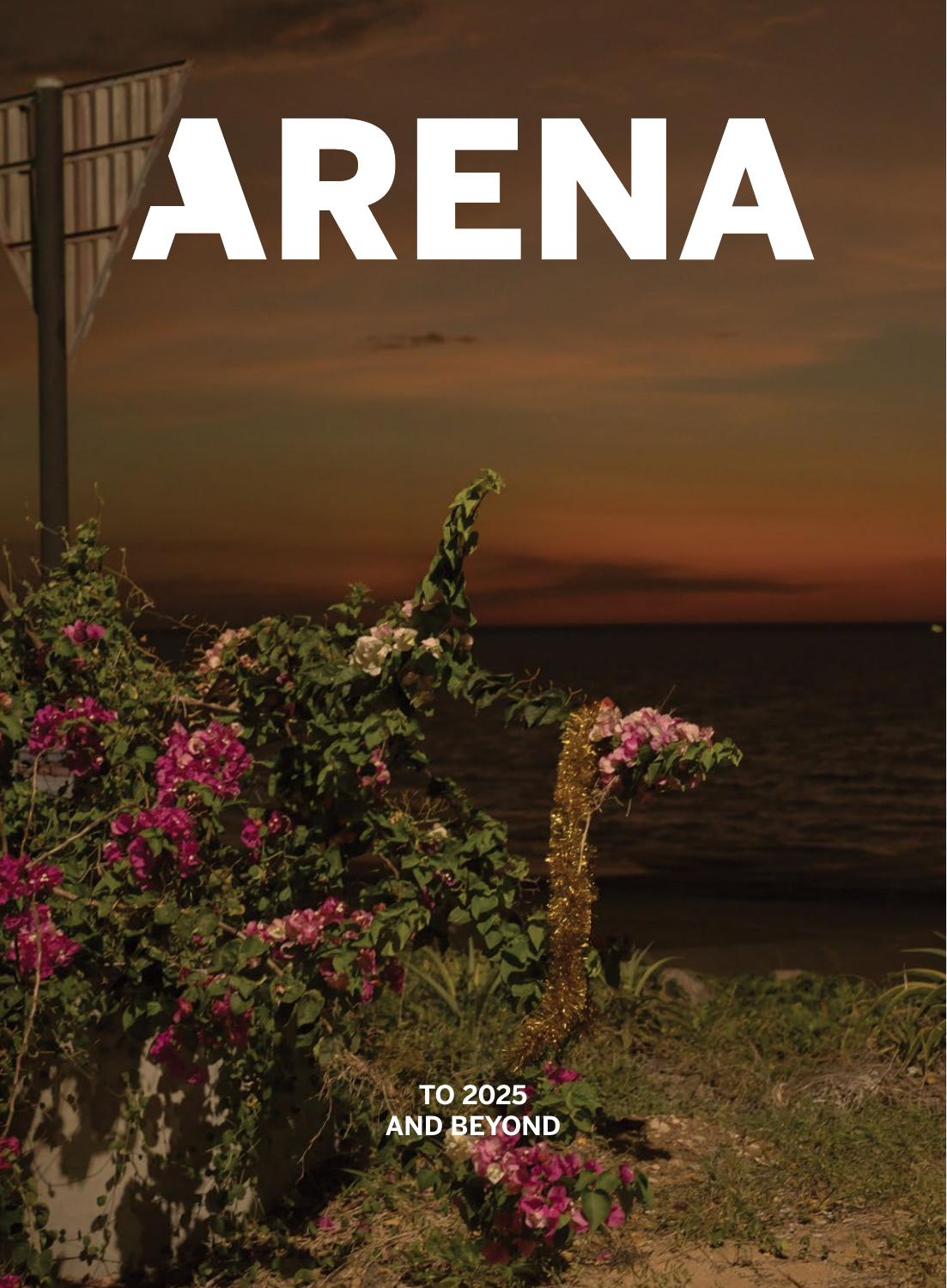**ARENA** \_\_\_\_\_\_\_ TO 2025 AND BEYOND

# **Arena has big plans as we head into the 2020s.**

**T**hrough our journals and publications, our discussion series, our online publishing and our research, we are bringing new ideas and cutting-edge debate to the crises affecting nature, our cities and societies. What we do has never been more necessary to building a better world. We're energised by the challenges and opportunities facing humanity, and we want you to be a part of our response.

Founded in 1963 by figures in Australia's 'New Left' as a forum to debate and develop new ideas about society and the world, Arena

has occupied a unique place in Australian cultural life ever since, publishing engaged commentary and searching analyses of the issues of the day. At the heart of our project is a commitment to the creation of a genuinely and fully human society for all—a society that draws on left social and political traditions and a 'green' revisioning of the world but goes beyond simple or entrenched versions of those ideas.

The urgency of such a project, and the challenges to it, have significantly intensified in recent years.

**2**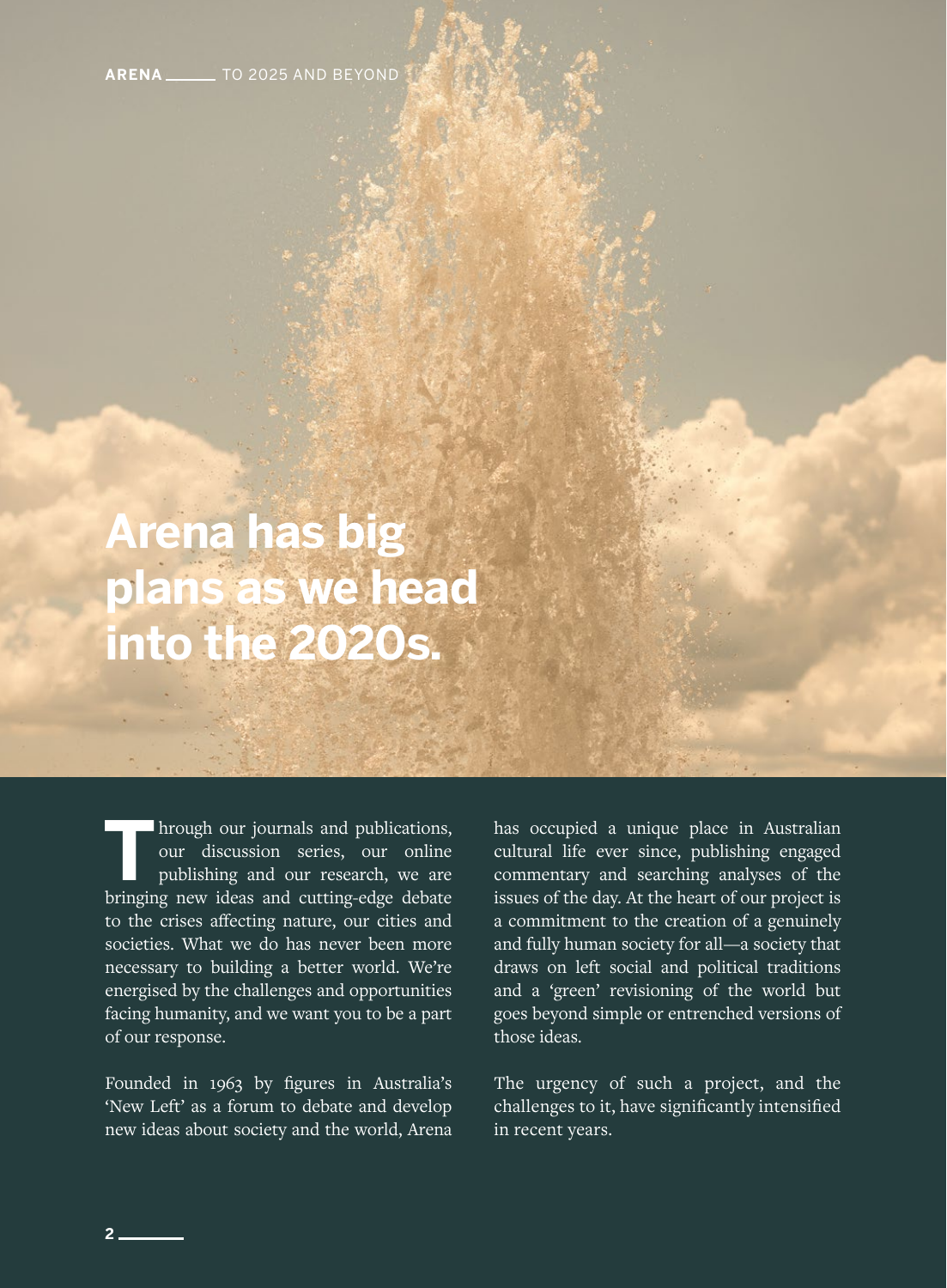#### **ARENA VISION**

**A**<br>**A** rena has witnessed the emergence and vast expansion of forces within and outside of capitalism in the late and vast expansion of forces within twentieth century and into the twenty-first century associated with science and high technology, hyper-consumption and the radical individuation and alienation of the person. We focus on the consequences of the deep forces set in train in this period.

#### These are the questions that energise our work:

- Who are we today? What is human being in an age of total transformation?
- What is nature? How might we revalue and rebuild our relationship to our conditions of existence?
- ɋ Why are the institutions we once trusted now held in suspicion or experiencing collapse? What has happened to authority, care and the common weal?
- Why are received traditions of political thought, ideas of class and political struggle no longer effective—or are they even part of the problem?
- How might we live differently? Are there ways to deepen social connections and trial new forms of community and social organisation?
- How should nations understand the variety of their own peoples internally, and relations between nations and regions?
- What intellectual frameworks and artcultural practices do we need to answer these pressing political and existential questions?

#### **RESPONDING TO CULTURAL COLLAPSE**

**W**e see our role in the struggle to create a just and flourishing world as exploring these questions not as discrete issues with singular causes but create a just and flourishing world as discrete issues, with singular causes, but as interrelated products of the autonomous development of ever-expanding technology, capitalism and belligerent nationalism.

Pursuing that mission over the decades, we have dug deep into the theories and approaches of left-wing and social-movement thinking, in part as a response to the limited successes and defeats of such movements. Thus while we critique the structures that support mainstream culture and politics, we also interrogate the taken-for-granted beliefs of those on the left of politics. Without endorsing simplistic 'back to nature' approaches, we explore humanity's deep delusion that liberation and fulfilment can be found through total separation from nature and the false promise of radical self-determination.



 **3**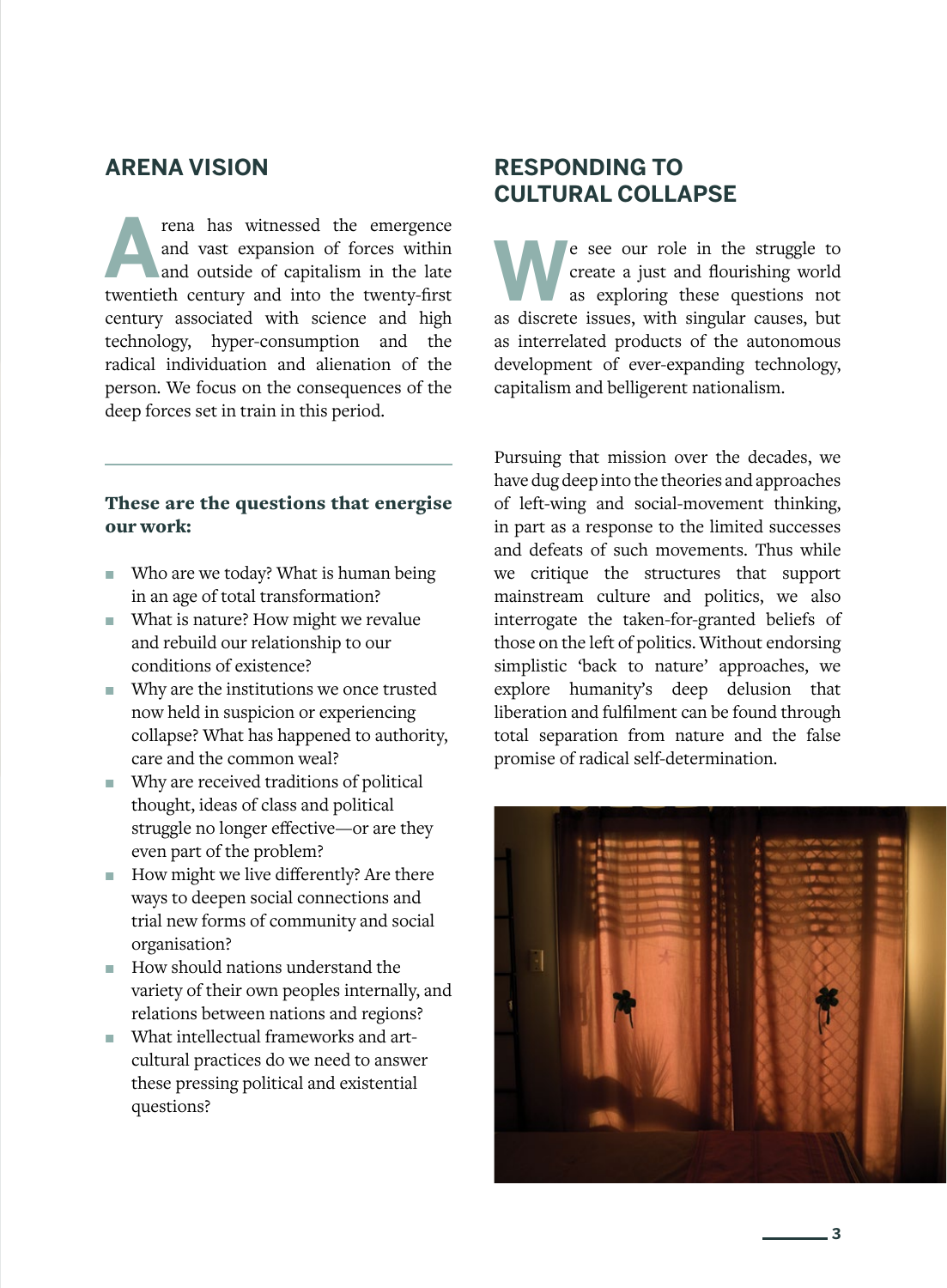#### **THE NEXT THREE TO FIVE YEARS**

**Emerging from the devastation of the pandemic, we are pursuing a nested set of activities centring on and extending out from the publication Arena quarterly. We wish to establish a new city centre where we can bring together the growing networks of concerned people through public discussions, art exhibitions and publishing activities, and where we can generate new forms of public practice geared towards rethinking the social arrangements of contemporary life.**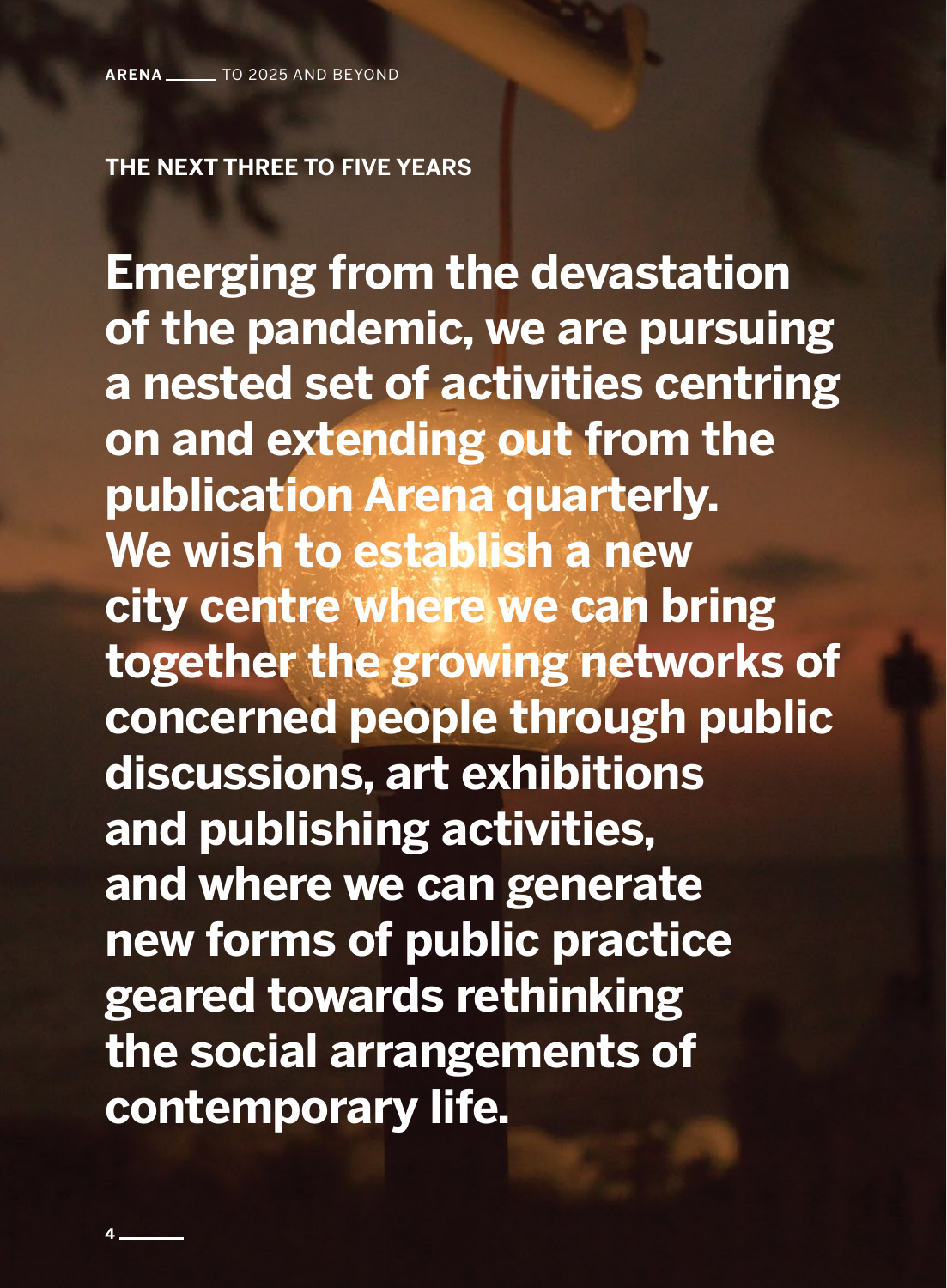### Four overriding themes will guide our work:

#### Nature, transformation, and the search for better ways of living.

**W**e'll explore the crisis in the relationship between humanity and nature, beyond technofixes and greenwashing, and beyond any simple notion that humanity can continue on its current path and preserve a habitable and flourishing planet. Articles and discussions in this series will connect with renewed attention to developing alternative forms of production and community.

#### Technology and human being: what limits should we set?

**THE EXECUTE SERVING SERVING SERVING SERVING SERVING SERVICE SERVICE SUPER STATE SCHOOL SERVICE SERVICE SERVICE SUPER STATE SCHOOL SERVICE SUPER STATE SCHOOL SERVICE SUPER STATE SUPER STATE STATE STATE STATE STATE STATE ST** fabric of human being—our material and psychological identities, the contexts of work and class, our sense of what our collective and individual character is. We'll draw in a range of philosophical thinkers on these questions but also offer a critical account of philosophy itself and a more searching conception of this onrush to total transformation.

#### Nation, war and global politics.

s the rulers of the world start a new cold war and clash of civilisations, we'll look at the global historical forces underlying such movements from the cold war and clash of civilisations, forces underlying such movements, from the complexities of nationalism, culture and race on a world scale to the death-drives of robotics and weapons automation and the assumption of unbounded growth. We'll partner with other institutions and critical think tanks for public discussions, as we head into a dangerous period for this country.

#### The crisis of the university and the future of education and intellectual practice.

**A**cross the West, the extended idea of the university as a centre for free thought and as an anchor to a broad culture of free inquiry has been attacked, undermined and, in Australia, all but destroyed. Rather, the university has become a powerhouse of hightech capitalism and a centre of corporatisation and neoliberal regulation. In considering intellectual inquiry, its future and its enemies, we'll explore how an organisation like Arena can serve as a place where the idea of the university carries on.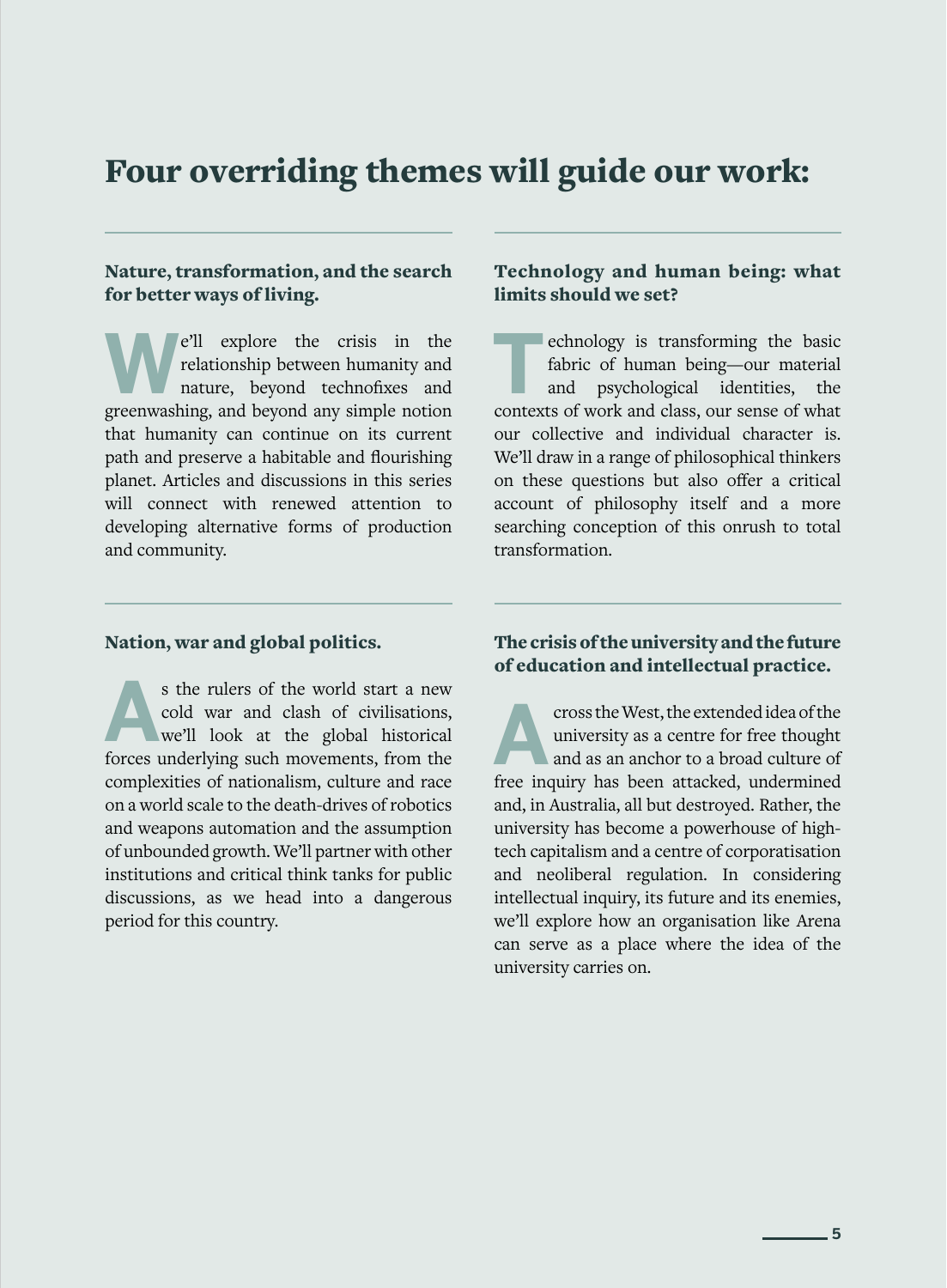**As a practically engaged independent publishing project, since 1963 Arena has published a remarkable archive, comprising 100 issues of its first series,** *Arena* **(1963– 1992), 163 issues of** *Arena Magazine* **(1992–2019), 53 issues of** *Arena Journal* **(1992– 2021) and, from 2020, regular new issues of** *Arena* **quarterly, as well as our fortnightly Arena Online commentary service.** 

It has also published a series of books, on Australian culture and Indigenous affairs most especially, under the imprints of Kibble Books and Arena Publications. Always more than a publishing house, in the 1970s and '80s, the group learnt the mechanical skills and hot-metal technology needed to print its publications in letterpress, involving members in every aspect of production and the exploration of that rich mode of collective work and cooperation. Later, we ran our own printing business as a support to our publications. In this period where the expansion of digitisation coincided with the corporatisation of universities, creative work and urban life, Arena's city centre became home to an artist film workshop, an exhibition space, and a lively network of artists, thinkers and makers.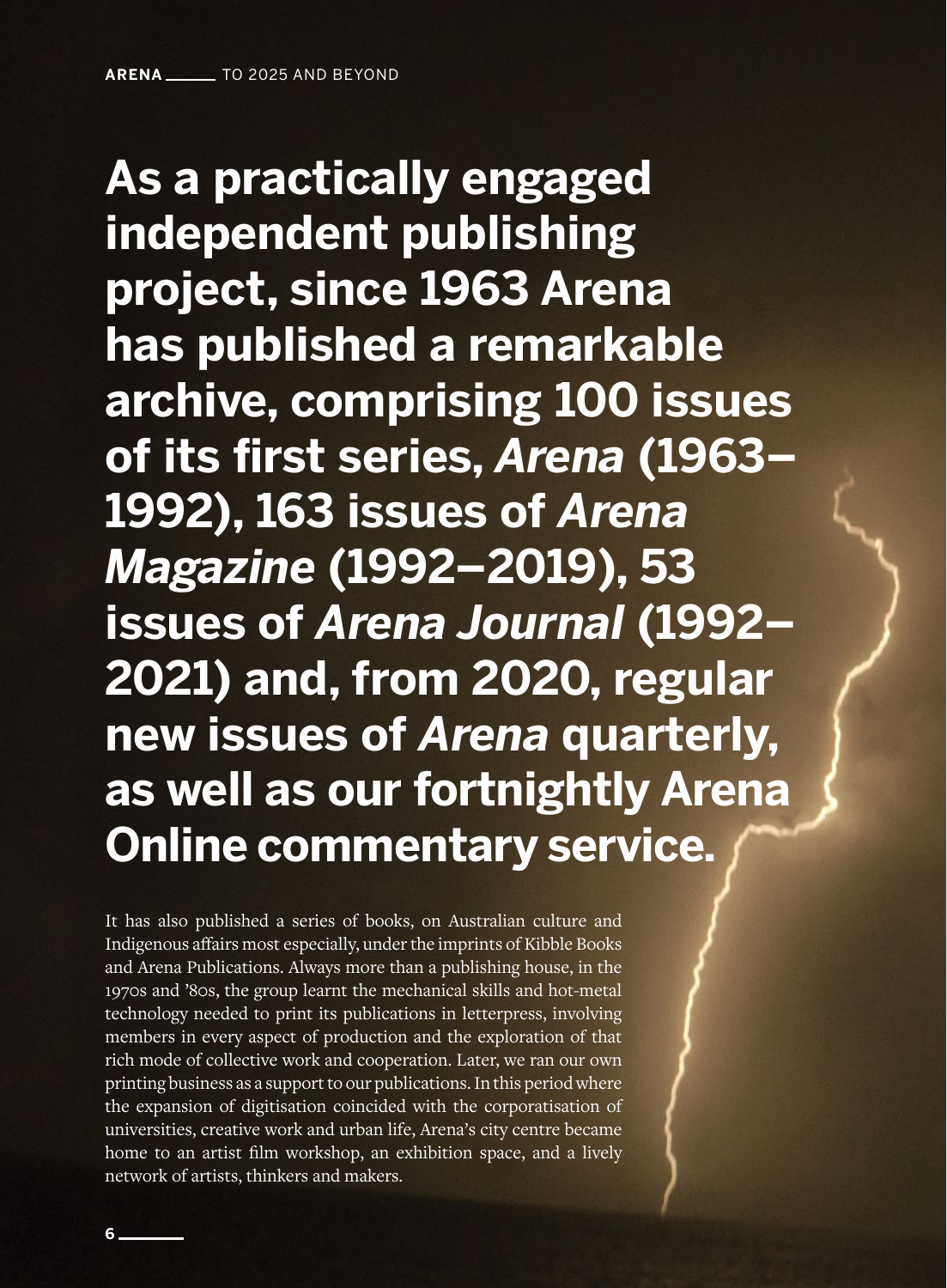

#### **YOUR SUPPORT**

For nearly sixty years Arena has operated<br>without government funding. In 2020,<br>after more than four decades running<br>its own presses. Arena closed its commercial without government funding. In 2020, after more than four decades running its own presses, Arena closed its commercial printery and wound up its most recent city centre. We launched *Arena* quarterly, with high production values and engaging visual style, bringing in-depth commentary in extended essays and reviews to a period of disturbing social and environmental transformation. We did this during the first challenging year of the pandemic—when bookshops suddenly closed, and it was impossible to hold face-to-face events that would have helped us to cultivate a growing readership and engaged network.

Today, Australia stands at a pivotal moment. Within a highly skewed media landscape, a shrinking democratic sphere and the evisceration of the humanities in Australian universities, there is a vital need for spaces where alternative voices can be fostered.

To secure our future operations, Arena is urgently looking to embrace new friends who share our concerns and are willing to support our work through significant donations, especially through regular financial contributions, to ensure our ongoing viability and the expanded reach of our operations.

Thanks to a new supporting arrangement with the Institute of Postcolonial Studies, donations to Arena are fully tax deductible.